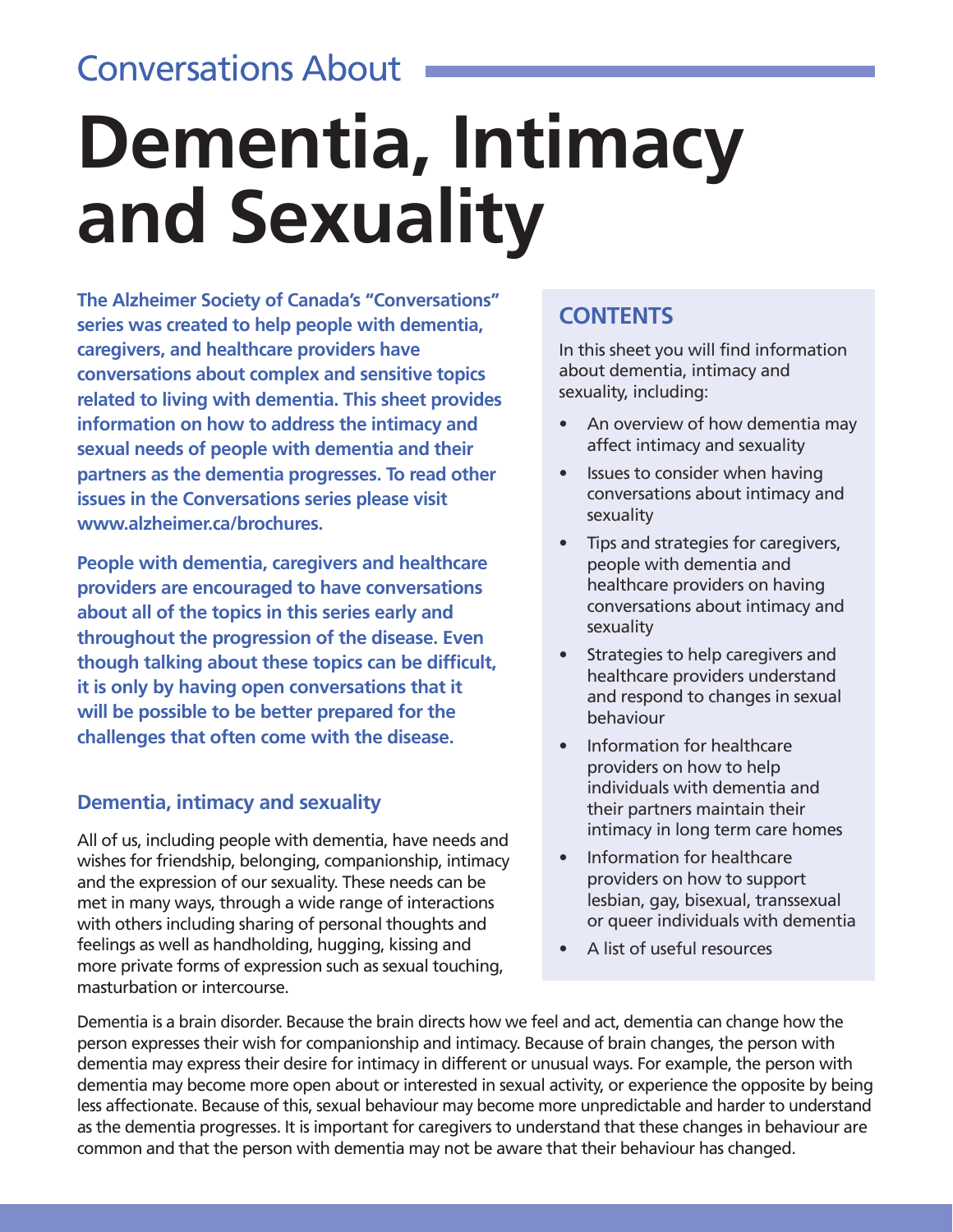Sexuality and intimacy are complex human needs that lead to emotional and moral reactions. We are often not comfortable talking about these reactions with others when we need to, or when they need to. It is important for the person with dementia and their partner to talk about issues related to sexuality, intimacy and sexual expression as soon as the diagnosis becomes evident and as the dementia progresses. By addressing worries and expectations openly, partners who wish to be intimate can continue to be so with mutual agreement and with an understanding that how they express intimacy may change as the dementia progresses. Often it is not a matter of ceasing sexual activity, but finding different ways of expressing intimacy. Talking with a trusted healthcare provider can help partners anticipate changes that may come as a result of the disease and consider strategies for them.

#### **How does dementia affect intimacy and sexuality?**

The changes in the brain caused by dementia may result in behavioural changes, including how the person expresses their need for intimacy. If the person with dementia is experiencing depression or taking new medications, this may also result in behavioural changes. Some of the changes that the person may experience include:

- **Reduced sexual energy and interest.** With treatment of depression, sexual interest often returns.
- Socially inappropriate behaviours, often referred to as **disinhibited behaviours**. Disinhibited behaviours tend to occur when people with dementia do not follow generally accepted social norms and act in ways that are considered inappropriate or in ways which their partner may find unusual, unexpected, or even distasteful. For example, the person with dementia may behave in ways they did not before, or in ways that others might consider embarrassing and inappropriate, such as flirting with strangers, graphically speaking about sex, or disrobing in front of others. The person with dementia may also engage in masturbation in public, rather than keeping this private. This is because the usual brain mechanisms that keep us from acting on our impulses may no longer be working.
- As the ability to remember sexual interactions decreases, a person's **desire for sexual intercourse can increase**. In rare instances, this increased need for sex is constant. This may create conflict in the relationship between the person with dementia and their partner or others around them.

#### **Issues to consider when having conversations about intimacy and sexuality**

| <b>Misinterpretation</b><br>of behaviour as<br>sexual | • Some people may interpret the behaviours of people with dementia as<br>inappropriate sexual behaviour when the person may actually be trying<br>to communicate a different need. For example, a man may remove his<br>pants in public to indicate that he has to go to the bathroom. In some<br>cases, touching the genital area can mean the person has a urinary tract<br>infection. Similarly, attempts to kiss a new acquaintance could reflect<br>loneliness, not a desire for sexual touching. |
|-------------------------------------------------------|--------------------------------------------------------------------------------------------------------------------------------------------------------------------------------------------------------------------------------------------------------------------------------------------------------------------------------------------------------------------------------------------------------------------------------------------------------------------------------------------------------|
|                                                       | • It is important that we do not assume the activity is a sexual one. Doing<br>a thorough investigation of why the behaviour is occurring is critical if<br>we are to address the person's needs and respond in the most helpful<br>way possible.                                                                                                                                                                                                                                                      |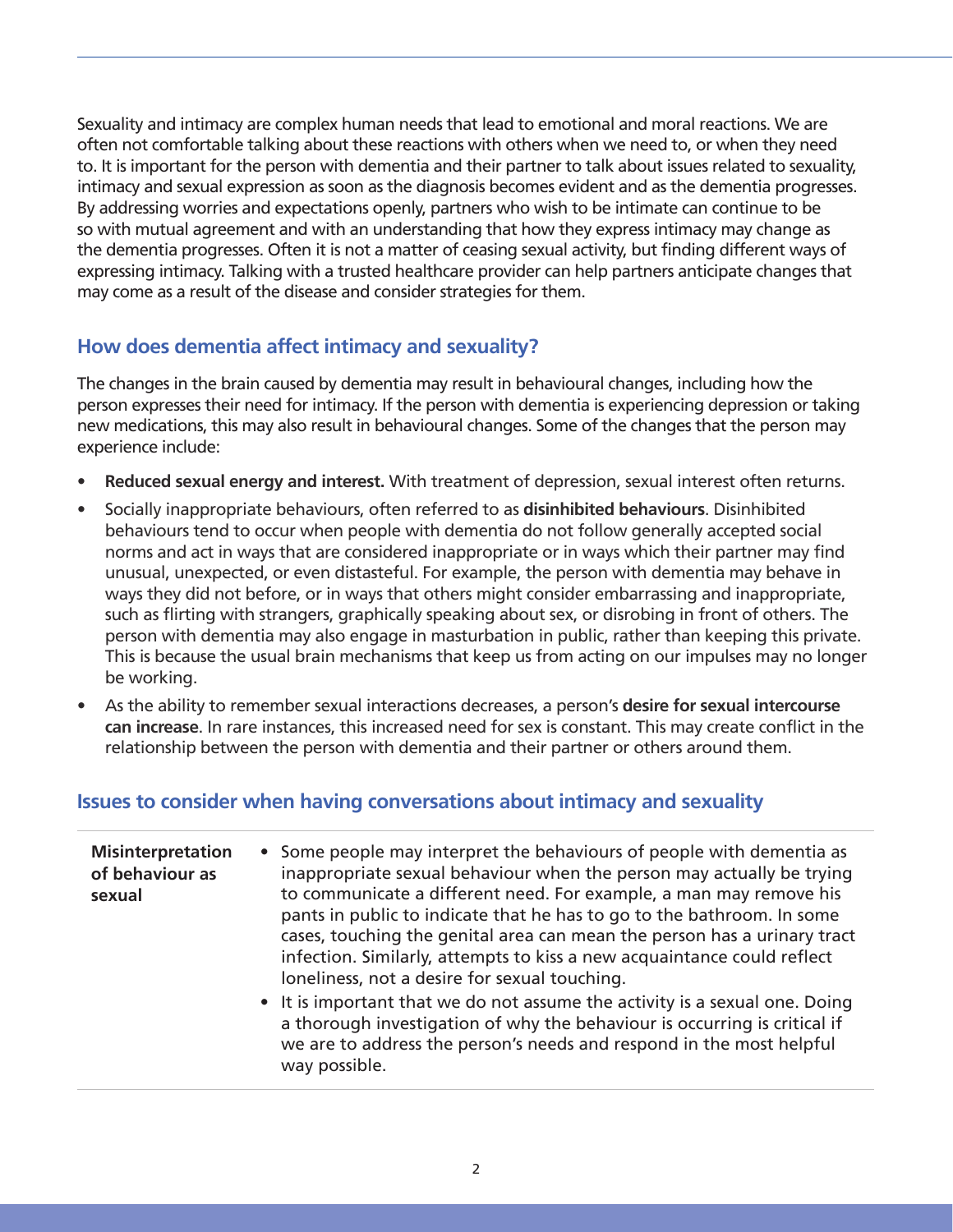| <b>Changing needs</b><br>of the person<br>with dementia<br>and their partner | • People with dementia can continue to have a healthy intimate life with<br>their partner for many years. However, dementia can change the way<br>people behave in their relationships. The changes in relationships and<br>sexual needs of both the person with dementia and their partner can<br>cause fear, confusion, anxiety, embarrassment and sadness.<br>• Some people can feel lonely and express this loneliness and isolation in<br>sexual ways.<br>Dementia can have an effect on the person's interest in sex which may<br>conflict with a partner's needs. For example, people with dementia may<br>masturbate in public, make explicit sexual comments and use graphic or<br>crude language around others.<br>Partners may feel guilty if they no longer want to be physically intimate<br>with the person with dementia; they may not know how to respond to<br>unwanted sexual behaviours. As partners take on more of a caregiving<br>role, they may no longer have sexual feelings or the desire to continue<br>a physically intimate relationship. As the needs of the person with<br>dementia and their partner change, some couples may discover different<br>ways of sharing closeness, comfort and intimacy.<br>The partner may experience grief over the loss of simple acts of<br>intimacy, such as sharing the day's events over dinner. This grief<br>while the person with dementia is still alive, is often referred to as<br>"ambiguous loss". To learn more visit www.alzheimer.ca/grief                                                                                                                                                                                                |
|------------------------------------------------------------------------------|-------------------------------------------------------------------------------------------------------------------------------------------------------------------------------------------------------------------------------------------------------------------------------------------------------------------------------------------------------------------------------------------------------------------------------------------------------------------------------------------------------------------------------------------------------------------------------------------------------------------------------------------------------------------------------------------------------------------------------------------------------------------------------------------------------------------------------------------------------------------------------------------------------------------------------------------------------------------------------------------------------------------------------------------------------------------------------------------------------------------------------------------------------------------------------------------------------------------------------------------------------------------------------------------------------------------------------------------------------------------------------------------------------------------------------------------------------------------------------------------------------------------------------------------------------------------------------------------------------------------------------------------------------------------------------------------------------------------------|
| <b>Seeking</b><br>companionship<br>with a new<br>partner                     | • As the dementia progresses, the person may no longer recognize or<br>remember their partner, and may seek companionship and physical<br>intimacy with someone new. This may happen when the person with<br>dementia is meeting new people in a day program or living in a<br>retirement home or a long term care home. If possible, staff should<br>talk to the person with dementia and their new partner to ensure that<br>they have both given consent to the new relationship. Family members<br>and staff may find this upsetting and try to prevent the person with<br>dementia from forming intimate relationships with someone other than<br>their partner. Counselling and ongoing support should be offered, as<br>adjusting to the change in relationship may be very emotional.<br>• Similarly, the partner may miss the intimacy that they shared with<br>the person with dementia and seek to meet their needs outside this<br>relationship. Partners may feel guilty for seeking intimacy outside the<br>relationship and their friends and family may not support them on this<br>decision. Healthcare providers can be helpful in supporting the partner<br>to reflect on their feelings, and how to balance the needs of the person<br>with dementia with their own.<br>In some cases, a person with dementia may develop a new relationship<br>with someone of the same gender, or the opposite gender, even if that<br>was not their identified orientation in the past. Any of these instances<br>can challenge personal values and beliefs and can create concerns<br>about sexual safety (e.g. are appropriate measures being taken to avoid<br>sexually transmitted diseases and infections?) |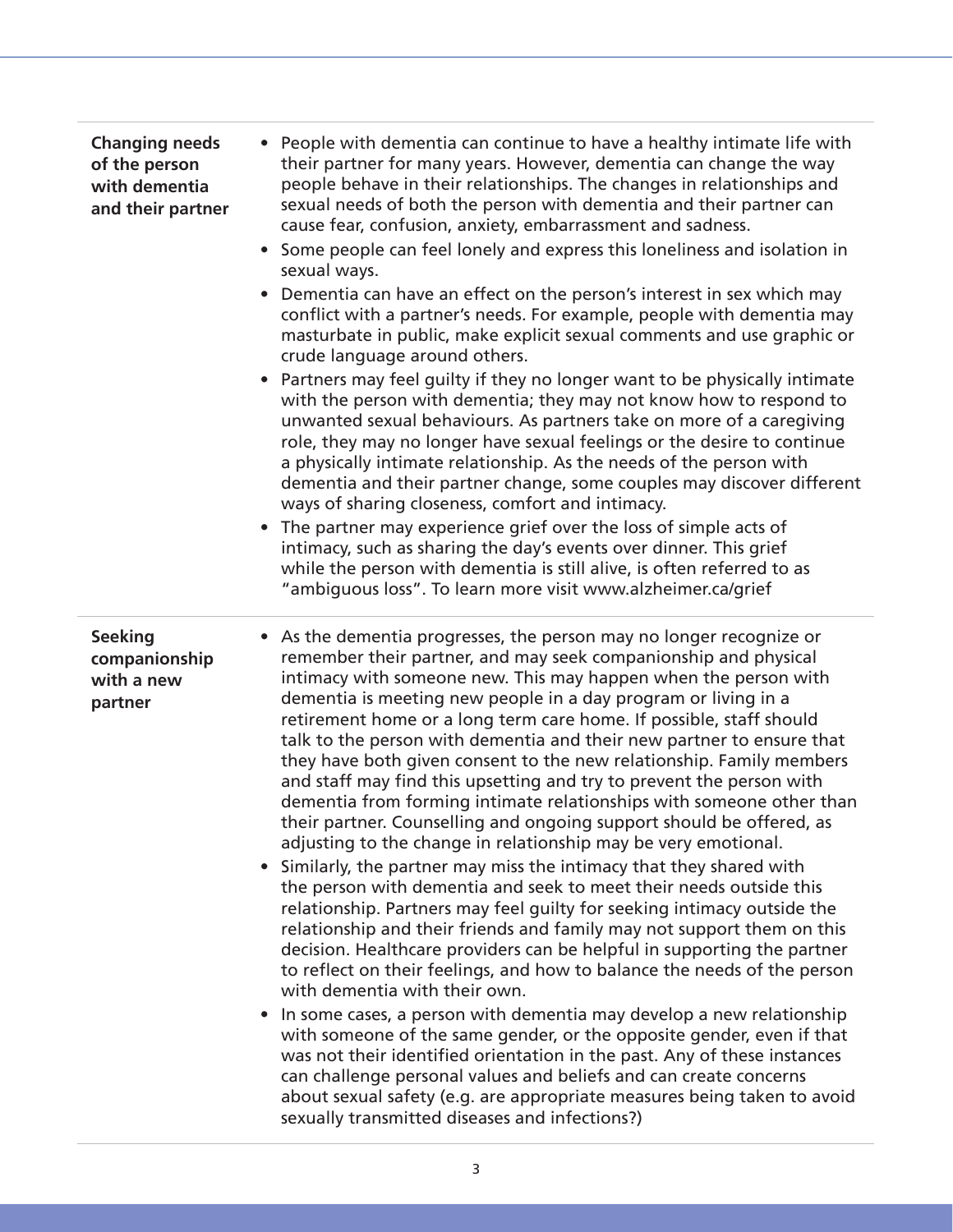#### **Having conversations about intimacy and sexuality**

The needs for companionship and physical intimacy of a person with dementia and their partner should be addressed with respect and dignity for both parties. When the physical intimacy needs of the people in the relationship differ, it may take an open and honest discussion and creative thinking to find ways to meet each partner's needs. If the partner of the person with dementia is requesting sexual intimacy but, due to cognitive decline, the person with dementia is unable to provide consent, alternative ways of providing comfort should be explored (e.g. dancing or giving the person with dementia a foot or a back massage).

It is important that partners and healthcare providers understand that:

- Having dementia does not mean that the person is no longer interested in being physically intimate. Similarly, having dementia does not mean that the person's needs must be met or met in the same manner as was done in the past.
- As the dementia progresses, the person with dementia may no longer be able to recognize their partner and may explore a relationship with someone else. This can be very difficult for the partner and for other family members. If the person with dementia develops a relationship with a new partner, it is important to ensure that the person with dementia and the new partner both agree to the relationship and that this new relationship is sexually safe (e.g. appropriate measures should be taken to avoid sexually transmitted diseases/infections and consent should always be given).
- The person with dementia may behave in ways that their partner may find unusual, which could cause the partner to feel uncomfortable. As the dementia progresses, healthcare providers are encouraged to ask partners if they still feel comfortable engaging in sexual relations with the person with dementia. In addition, partners are encouraged to discuss any discomfort with a trusted healthcare provider.
- To reduce the influence that personal biases may be having on the care provided, healthcare providers are encouraged to learn about later-life and same sex relationships. Their own feelings and attitudes toward sexuality, sexual orientation, sexual expression and later-life relationships can influence the care they provide.

#### **Strategies for responding to inappropriate sexual behaviours**

If the person with dementia's sexual energy is expressed in inappropriate ways or places, or directed towards non-consenting people, strategies may be adopted to address their needs in more appropriate ways. These may include:

- Trying behavioural approaches to redirect sexual expression and sexual tension to activities that will help the person focus on something else, such as inviting them to join a physical exercise program.
- Learning about the person's patterns of sexual expression and intimacy in order to understand their current behaviour. What are they trying to tell us about what they need?
- Learning about sexuality and aging, including sexual orientation. This will provide a better understanding of how aging and dementia may affect the need for companionship and sexual expression.

Some situations may require management with medications but this is typically considered as a last resort. If this strategy is considered, medication use should be re-evaluated regularly.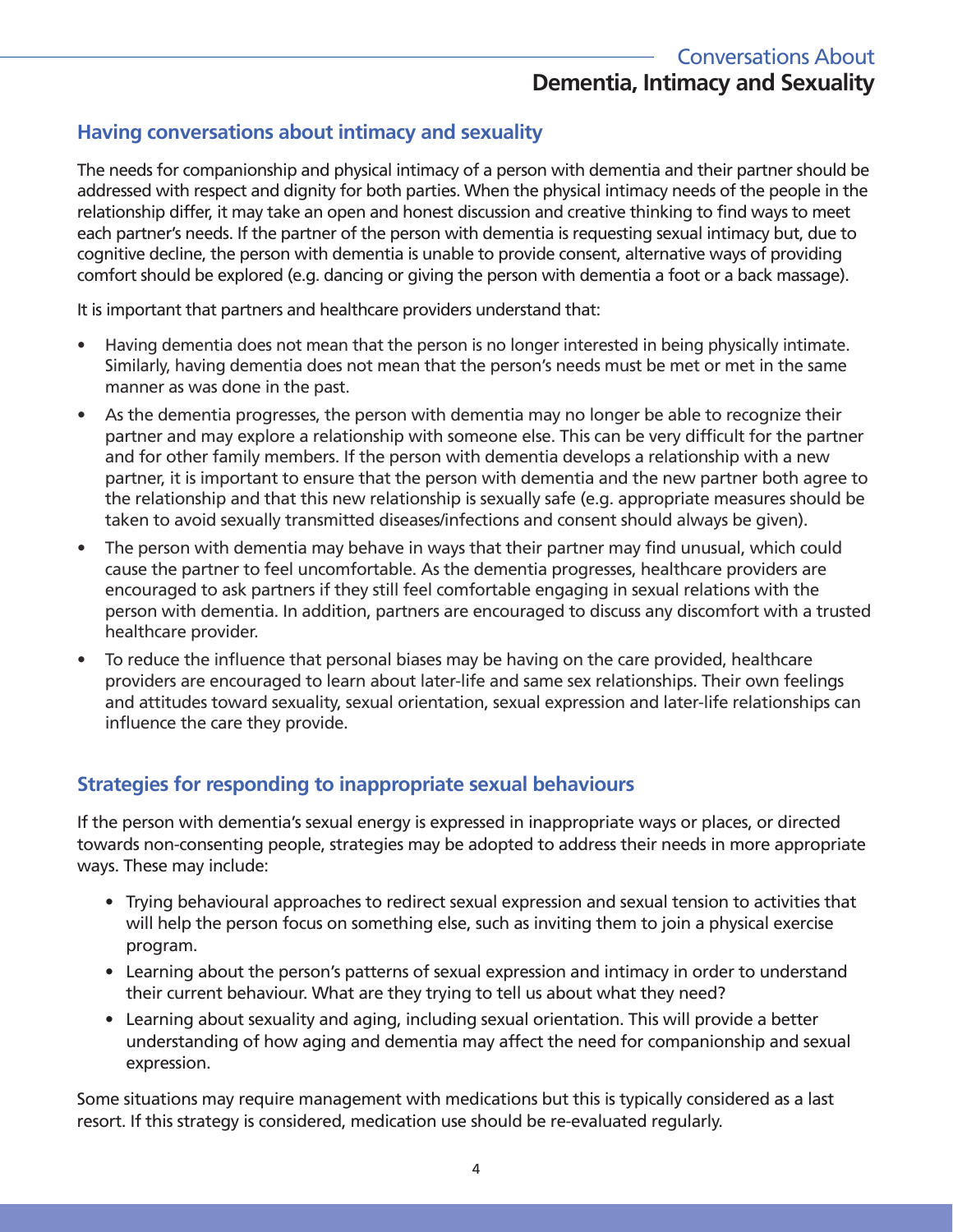#### Conversations About **Dementia, Intimacy and Sexuality**

#### **Helping people with dementia and their partners maintain their intimacy in long term care homes**

To help the person with dementia and their partner maintain their intimacy while the person with dementia lives in a long term care home, staff and management can:

- Help them have privacy for sexual expression, such as providing them with a private room during their visit
- If safety is not a concern, provide overnight private accommodation for couples wishing to be alone
- If physical intimacy is not possible, encourage a variety of ways of demonstrating comfort, love and affection

#### **Supporting a lesbian, gay, bisexual, trans or queer (LGBTQ) individual with dementia**

Recognizing sexual orientation, gender identity and gender expression are important elements of respecting individuals and maintaining their highest possible quality of life. Persons who identify as LGBTQ may have difficulty expressing themselves, not only due to dementia but also as a result of prejudice and discrimination they may have experienced regarding their sexual orientation or gender identity. This issue is often magnified in residential settings where intimacy needs may already be disregarded or viewed negatively; in fact some LGBTQ individuals believe they must "return to the closet" upon admission to a care home. As a healthcare provider supporting an LGBTQ person with dementia, you can make a difference in the comfort of the person with dementia in your care by:

- Examining your personal values and beliefs regarding sexual orientation, gender identity and gender expression to ensure that they are not negatively influencing the care you provide; look for resources to help with this if it is a new subject for you
- Treating the person as an individual and respecting their wishes
- Talking to the person about what pronoun they wish others to use when referring to them
- Learning about available LGBTQ resources in your community for the person with dementia and for their partner
- Using non judgemental and inclusive language to make it clear that you want to provide the best possible person-centred care. This can help the person to feel safe expressing their gender identity or sexual orientation
- Respecting and supporting the person's wishes if the person lives in a long term care home and they do not want to disclose their sexual orientation with other residents or with staff broadly
- Speaking to colleagues and staff leaders about ongoing professional development opportunities to become more skilled in supporting people with dementia who identify as LGBTQ
- Using gender neutral language such as "partner" or "significant other," when talking about a sexual or relationship partner
- Considering and affirming an individual's "chosen family" (e.g. people who are not related by blood). Give them the same respect and privileges as you would to a spouse or someone's "family of origin"

For more information on how to support LGBT older adults please visit www.the519.org/educationtraining/still-here-still-queer